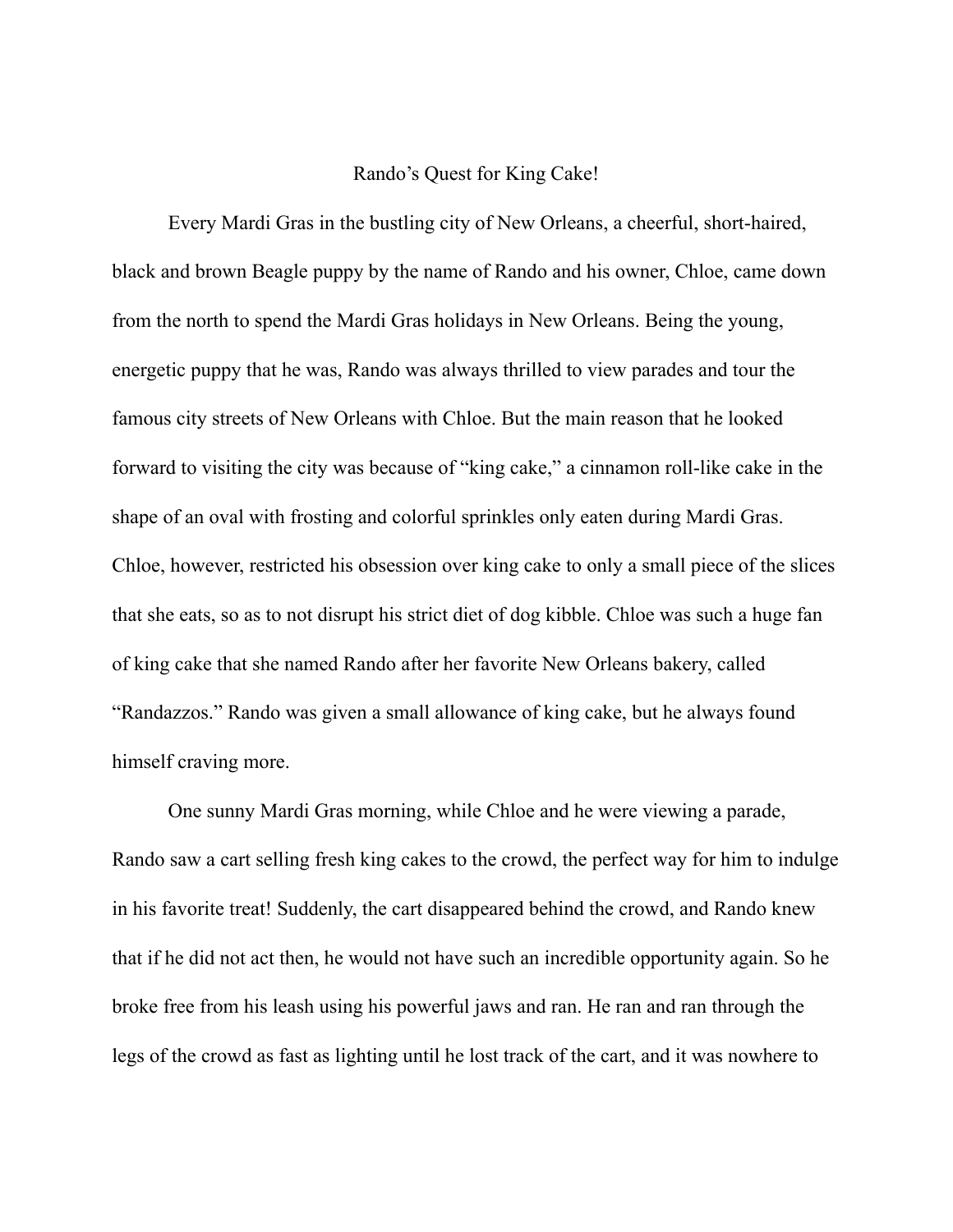be seen. Just then, he saw a young couple enjoying a freshly-bought slice. In his frenzy of excitement, he ran over to them and began to whimper and jump at their feet, to which the couple responded by shooing him away. Since Rando was a Beagle, a kind of dog specifically bred for hunting and tracking, he assumed that finding his favorite treat would be a piece of cake. But little did he know that this was just the beginning of his quest for king cake.

The next place he headed was Magazine Street, where parties were frequent and Mardi Gras festivities were at an all time high. There, he discovered a small bakery with all sorts of special king cake flavors such as original, cream cheese, pecan, praline, strawberry, and bavarian cream, all on open display. Without hesitation, he made his pick, a good-old-fashioned original. After all, it was the only kind he was allowed to eat, so he thought it must be the best choice. Just as he jumped onto the display and opened his jaws for a long awaited bite, he heard the distinct accent of an ill-tempered French baker with a rolling pin in his hand, and before he knew it, the boulanger was through the bakery door and yelling after him. Since he was just a puppy, he had heightened reflexes and swiftly ran out of his path just in time. He turned into an alley on the side of the road once he was out of the baker's view and continued on the lonesome search for his favorite Mardi Gras treat.

At long last, he made it to the one place that he was sure to find king cake: The French Quarter. As he strolled by searching for some, the festivities and decorations of